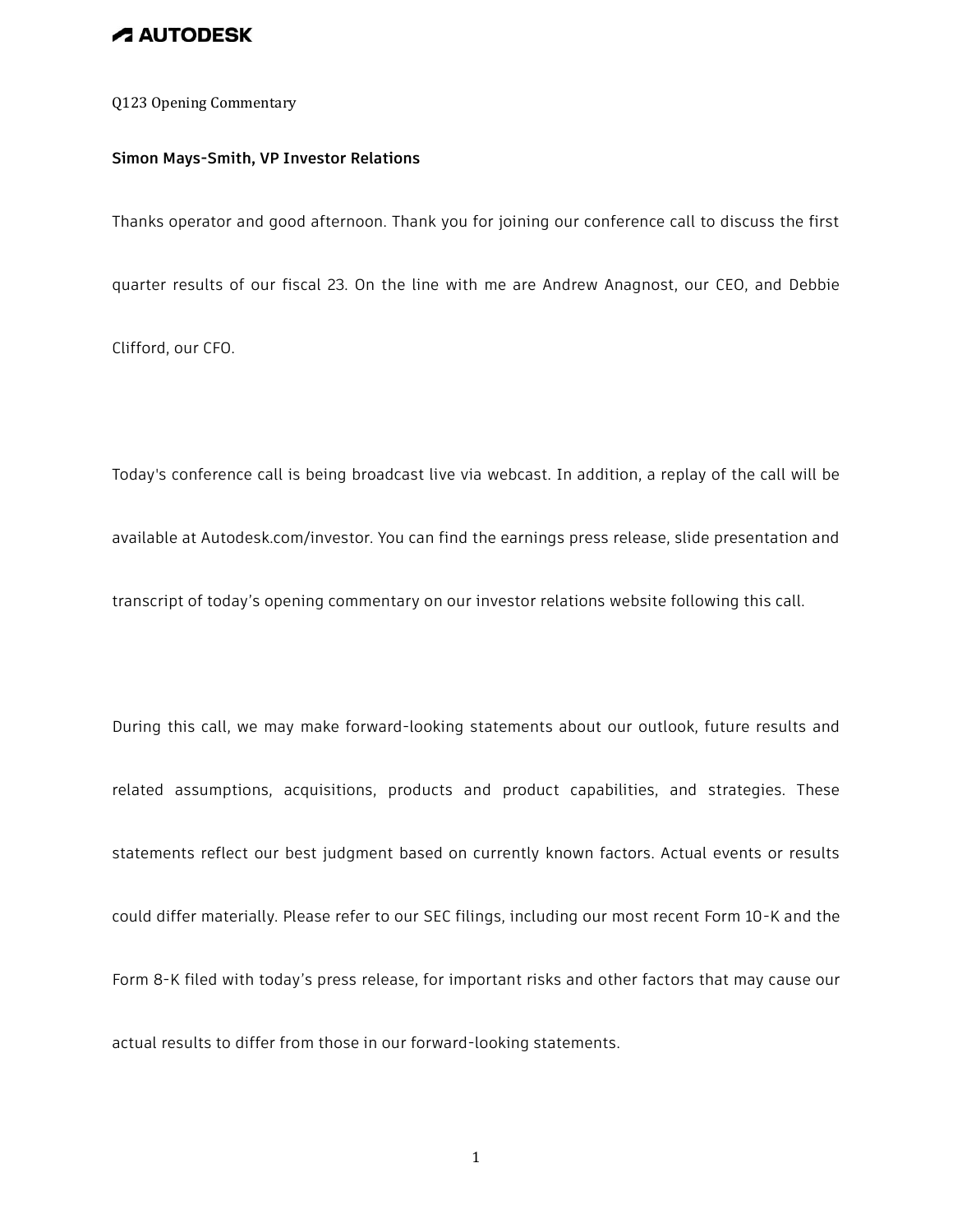### Q123 Opening Commentary

Forward-looking statements made during the call are being made as of today. If this call is replayed or reviewed after today, the information presented during the call may not contain current or accurate information. Autodesk disclaims any obligation to update or revise any forward-looking statements.

During the call, we will quote several numeric or growth changes as we discuss our financial performance. Unless otherwise noted, each such reference represents a year-on-year comparison.

All non-GAAP numbers referenced in today's call are reconciled in our press release or Excel

financials and other supplemental materials available on our investor relations website.

And now, I will turn the call over to Andrew.

#### **ANDREW ANAGNOST, CEO**

Thank you, Simon, and welcome everyone to the call.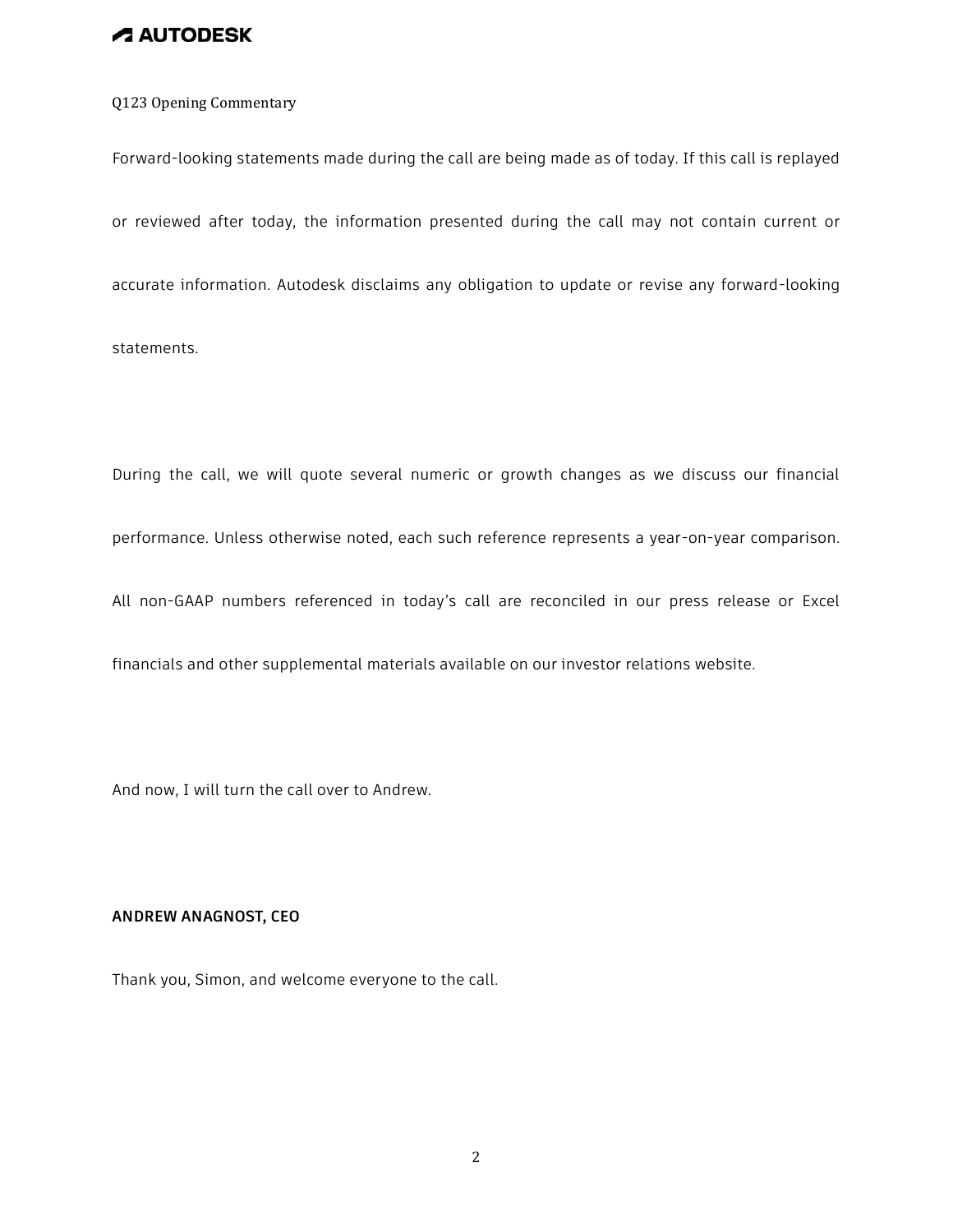### Q123 Opening Commentary

Today, we reported record first quarter revenue, non-GAAP operating margin and free cash flow fueled by strong demand and a robust competitive performance. The structural growth drivers for our business that were critical to our performance during the pandemic – such as flexibility and agility – continue to support and propel us during elevated macroeconomic, geopolitical and policy uncertainty. These growth drivers further cement the important role we play in our customers' digital transformations, and increase our confidence in our strategy.

Our steady strategy, industry leading products, platform and business model innovation, sustained and focused investment, and strong execution are creating additional opportunities for Autodesk. By accelerating the convergence of workflows within and between the industries we serve, we create broader and deeper partnerships with existing customers, and bring new customers into our ecosystem.

A prime example of this is infrastructure. The combination of Revit, Civil 3D, Navisworks, Autodesk BIM Collaborate Pro, Infraworks and, more recently, Autodesk Construction Cloud and Innovyze,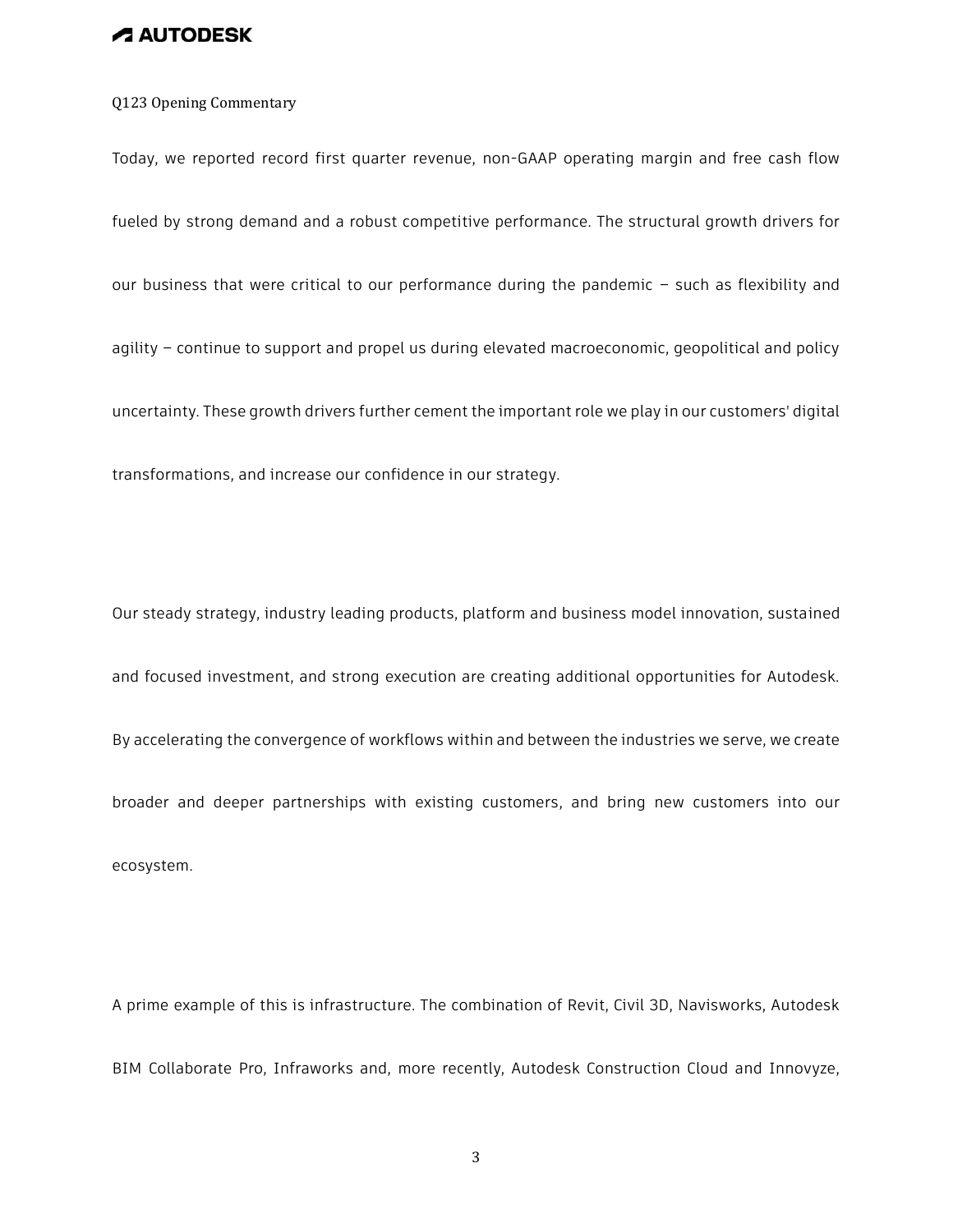#### Q123 Opening Commentary

delivers industry leading end-to-end capabilities in transportation and water from planning and design through construction and operations. And our customers can extend those capabilities through our partnerships with Aurigo, in capital planning, and ESRI, in geospatial mapping. This is important because governments and asset owners across the globe are investing growing amounts in next-generation infrastructure to meet the societal and environmental needs of the next century, and are retooling now to do it. That equals opportunity for Autodesk. For example, in the first quarter, we signed our second-largest EBA ever with a large global infrastructure company, in a deal that included Innovyze and Autodesk Build for the first time.

Across Autodesk, we are focused on unifying more common data, and fluidly connecting more workflows in the cloud, in ways that delight our customers and lead them to new, more efficient, and more sustainable ways of working. And by doing that, we will move beyond carbon neutrality for ourselves to transform our customers' carbon footprint. Together, we can design and make a better world for all that advances equitable access to the in-demand skills of the future.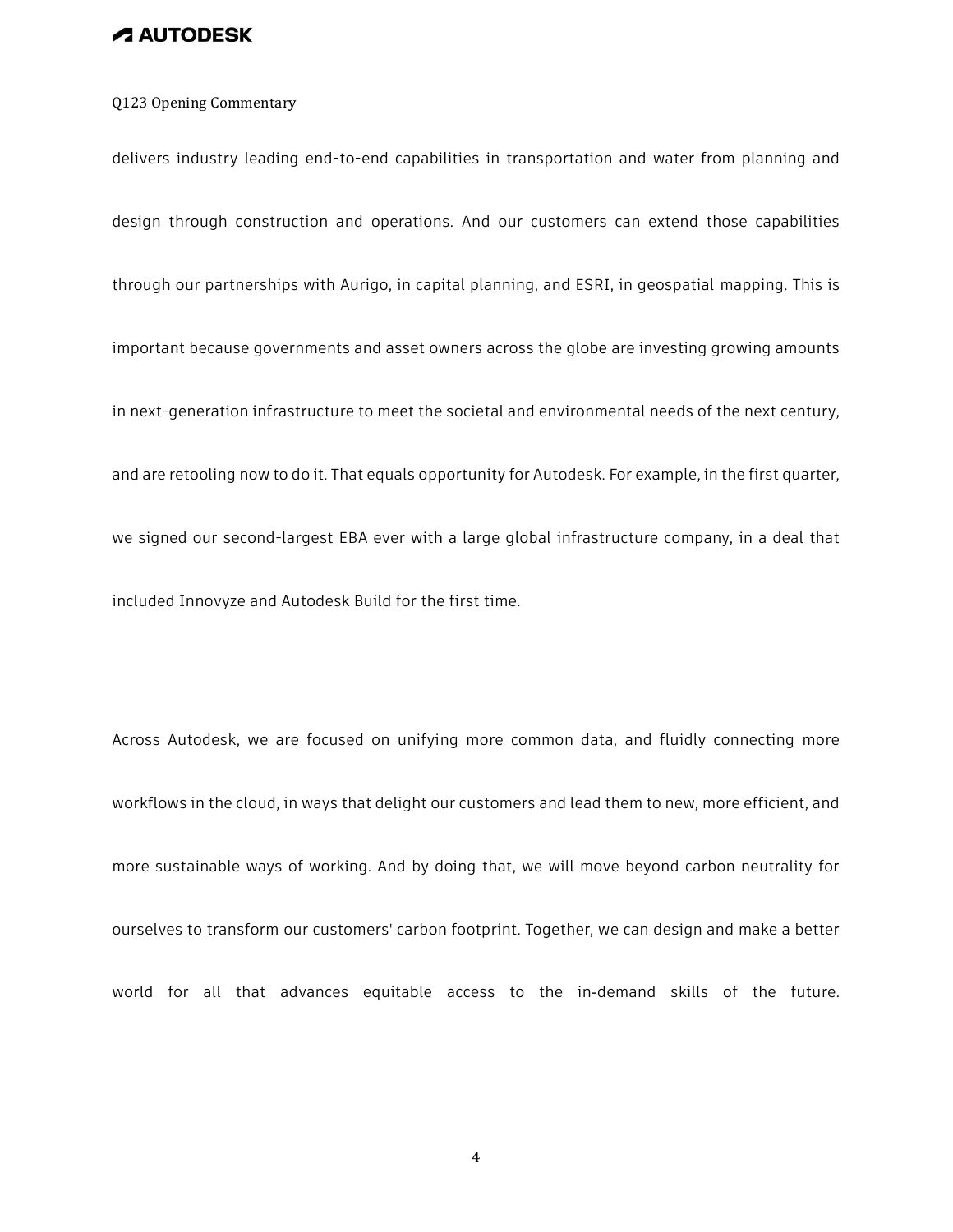#### Q123 Opening Commentary

Before I turn the call over to Debbie to take you through the details of our financial performance and outlook, I want to update you on important decisions we made about our business in Russia. You will recall that the invasion of Ukraine occurred hours before our last earnings call. In light of the conflict, we halted all of our new and *renewal* business in Russia on March 3. We strongly believe this decision was the right thing to do and that it is in our long-term interest, even though it comes at a cost, which Debbie will detail in a moment. Of course, our immediate focus remains on the safety and well being of our employees in the region and we continue to monitor the situation closely. Beyond the immediate impact in Russia, other leading indicators trend positive. For example, usage remained steady in Europe during the quarter and grew in America and the Asia Pacific region. BuildingConnected bid activity again hit record levels. And our channel partners remain optimistic. This strong momentum sets us up well for the remainder of the year.

Debbie, now over to you to take everyone through the details of our quarterly financial performance and guidance for the year. I'll come back afterwards to provide an update on our strategic growth initiatives.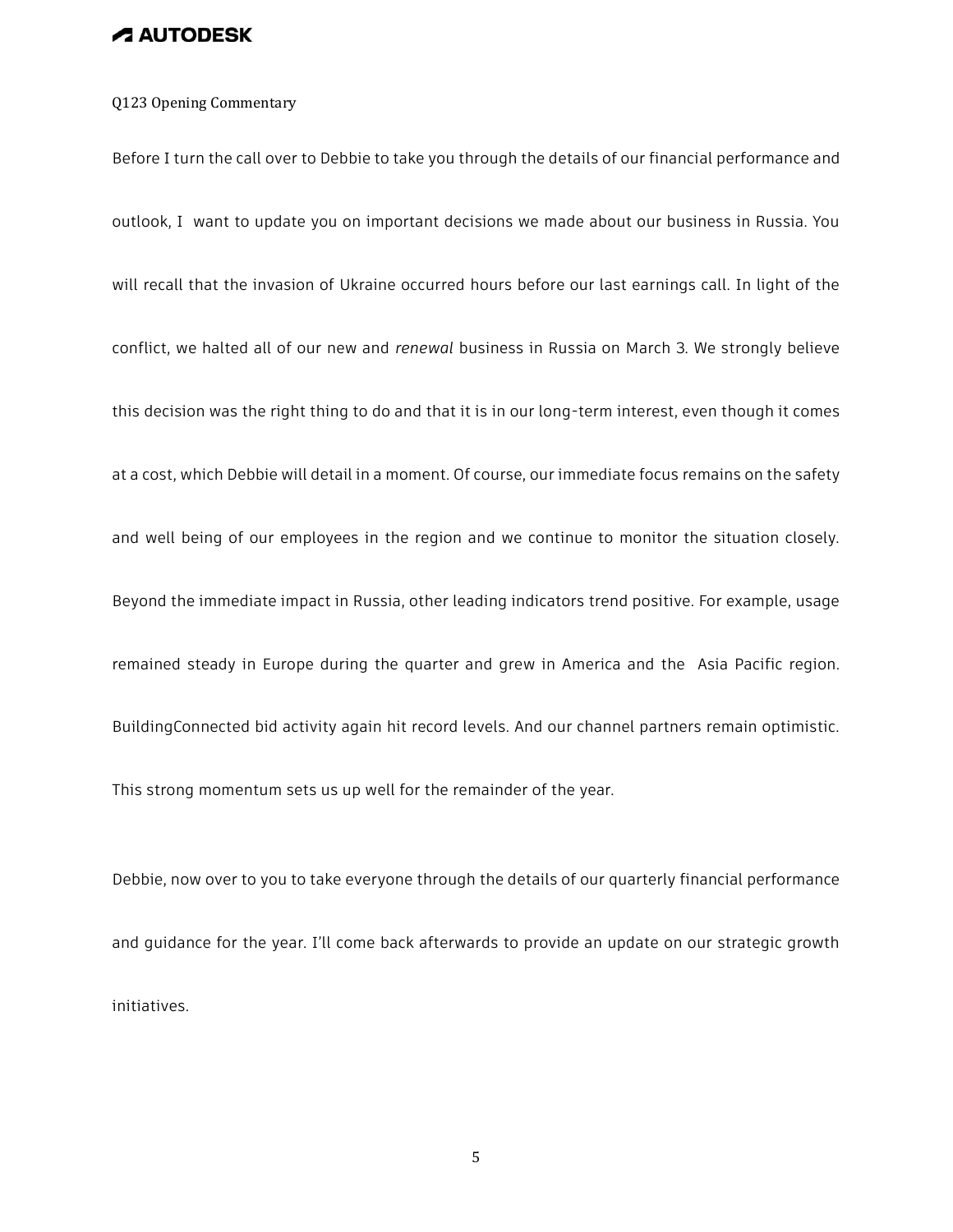Q123 Opening Commentary

#### **DEBBIE CLIFFORD, CFO**

Thanks, Andrew.

Q1 was a strong quarter, driven by broad-based strength across products and regions. If we compare

the revenue result versus guidance, the out performance was due to that strength as well as to up-

front revenue in a large EBA, which we had forecasted would close later in the year.

Total revenue grew 18 percent, and 17 percent in constant currency. By product: AutoCAD and

AutoCAD LT revenue grew 21 percent, AEC revenue grew 17 percent, manufacturing revenue grew 14

percent, and M&E revenue grew 24 percent. By region: revenue grew 24 percent in the Americas, 17

percent in EMEA, and 10 percent in APAC.

Direct revenue increased 22 percent and represented 34 percent of total revenue, up one percentage

point from last year, due to strength in both enterprise and e-commerce.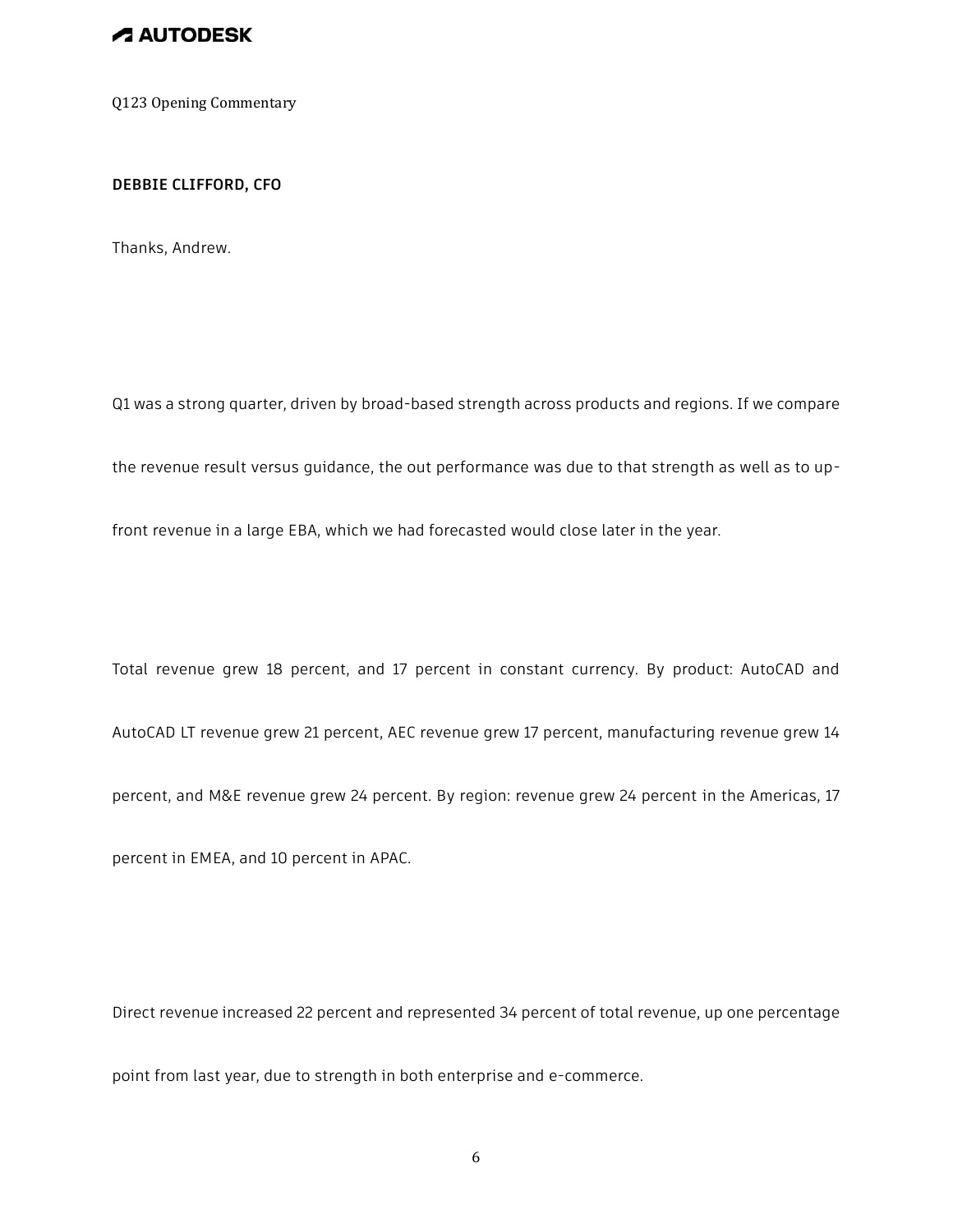Q123 Opening Commentary

Our product subscription renewal rates remained at record highs, and our net revenue retention rate

was comfortably within our 100 to 110 percent target range.

Billings increased 16 percent to \$1.1 billion, reflecting robust underlying demand. Total deferred revenue grew 12 percent to \$3.7 billion. Total RPO of \$4.7 billion and current RPO of \$3.1 billion grew 11 and 10 percent, respectively, reflecting strong billings growth and, as I flagged last quarter, the timing and volume of multi-year contracts, which are typically on a three-year cycle.

Turning to the P&L, non-GAAP gross margin remained broadly level at 92 percent, while non-GAAP operating margin increased by 6 percentage points to approximately 34 percent, reflecting strong revenue growth and ongoing cost discipline. GAAP operating margins increased by 4 percentage points to approximately 18 percent.

As Andrew mentioned, we delivered record first quarter free cash flow of \$422 million, up 34 percent year over year, reflecting strong billings growth in both Q4 and Q1.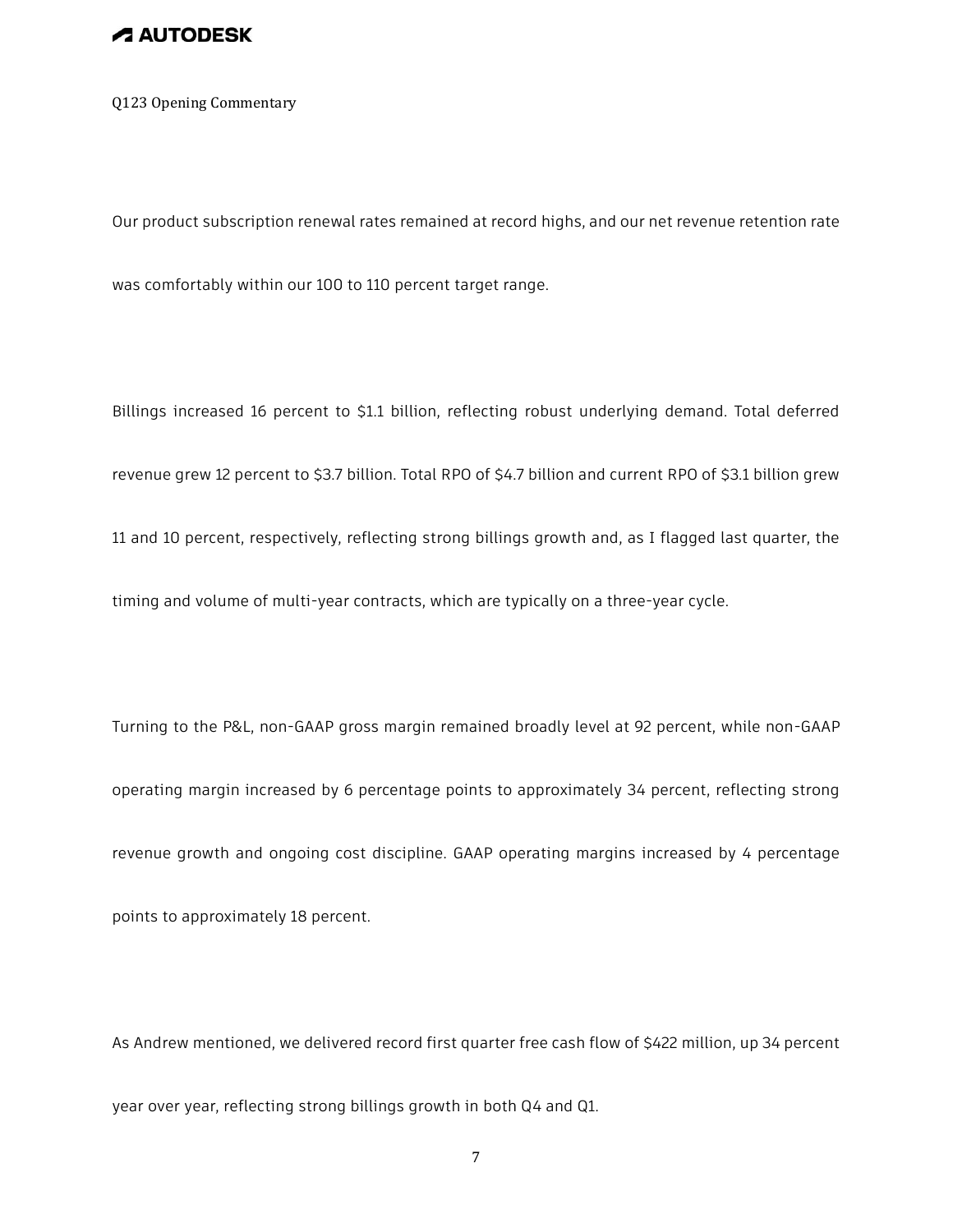Q123 Opening Commentary

With the broad equity market pullback in Q1 and our strong cash position, we again accelerated our share repurchasing during the quarter. We purchased 2.1 million shares for \$436 million dollars, at an average price of approximately \$212 per share, which contributed to a reduction in our weighted average shares outstanding of approximately two million. While our capital allocation strategy remains unchanged – you can expect that we will continue to invest organically and inorganically to drive growth – over the last two quarters we've proactively used our strong liquidity to accelerate repurchasing and will continue to be opportunistic in doing so when market conditions allow for it.

Now, let me finish with guidance.

The overall headline is that the underlying business conditions that we've been seeing are unchanged, save for Russia and the continued strengthening of the U.S. dollar. Our business continues to perform well and to post top-line growth ahead of our peers. As you can imagine, we're keeping a close eye on the geopolitical, macroeconomic, and policy environments, but against that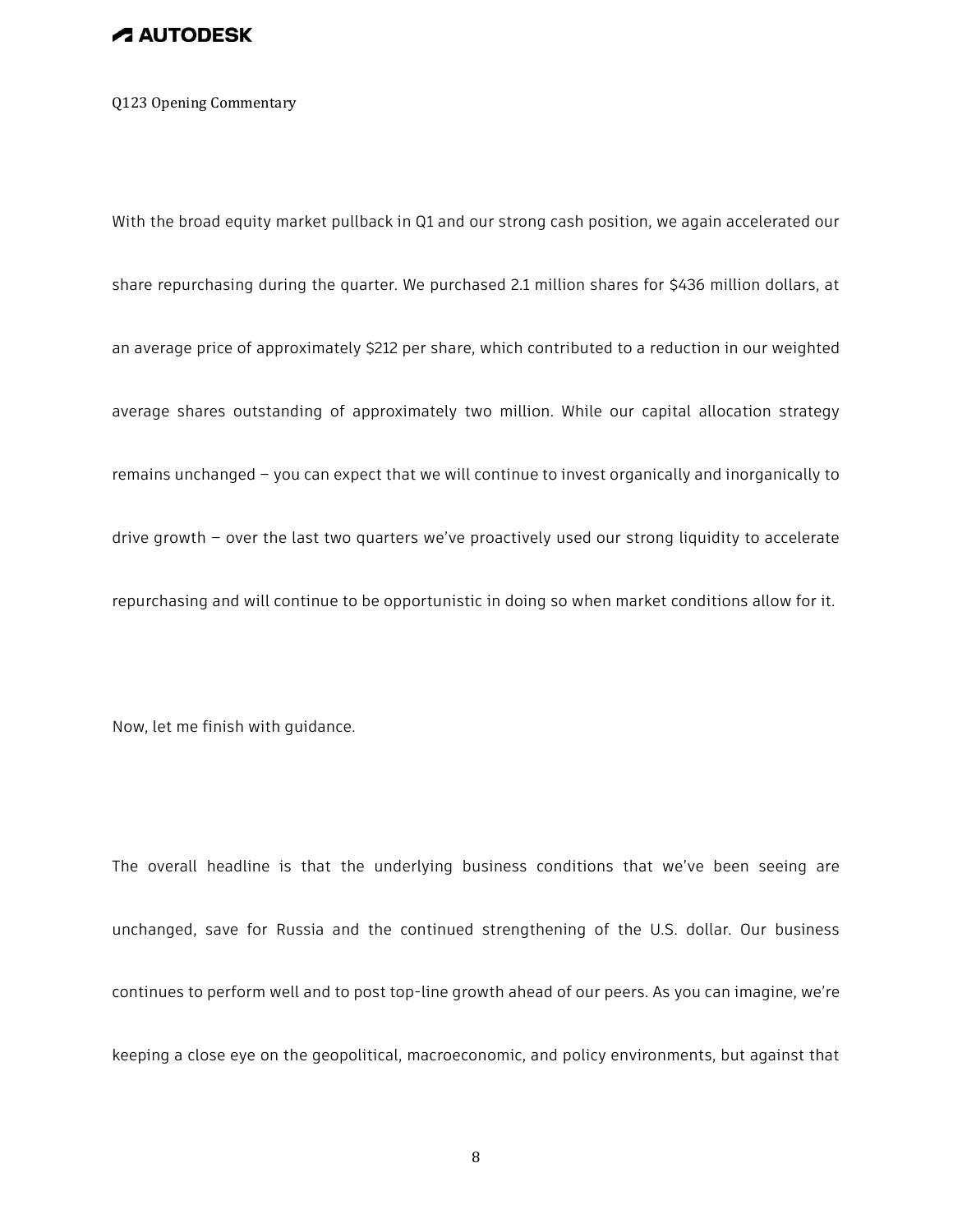### Q123 Opening Commentary

backdrop in Q1, renewal rates remained strong, multi-year billings were in line with our expectations,

and we exited the quarter with strong momentum. As we look ahead, and as with previous quarters,

we're assuming that market conditions in fiscal 23 are consistent with recent quarters.

The decision to halt our new and *renewal* business in Russia had a direct impact on our outlook: billings decreased by approximately \$115 million, revenue by \$40 million, and free cash flow by \$80 million. Of course, we're not satisfied with that outcome and will work hard to mitigate the impact by accelerating our channel evolution, customer retention, and digital growth initiatives, and by doubling down on early successes from recent acquisitions like Innovyze.

Beyond Russia, the U.S. dollar continued to strengthen during Q1. While we benefit from a robust hedging program, the pace of FX volatility has been incredibly rapid and is having an impact on our fiscal 23 outlook, reducing billings, revenue and free cash flow by approximately \$80 million, \$20 million, and \$50 million, respectively.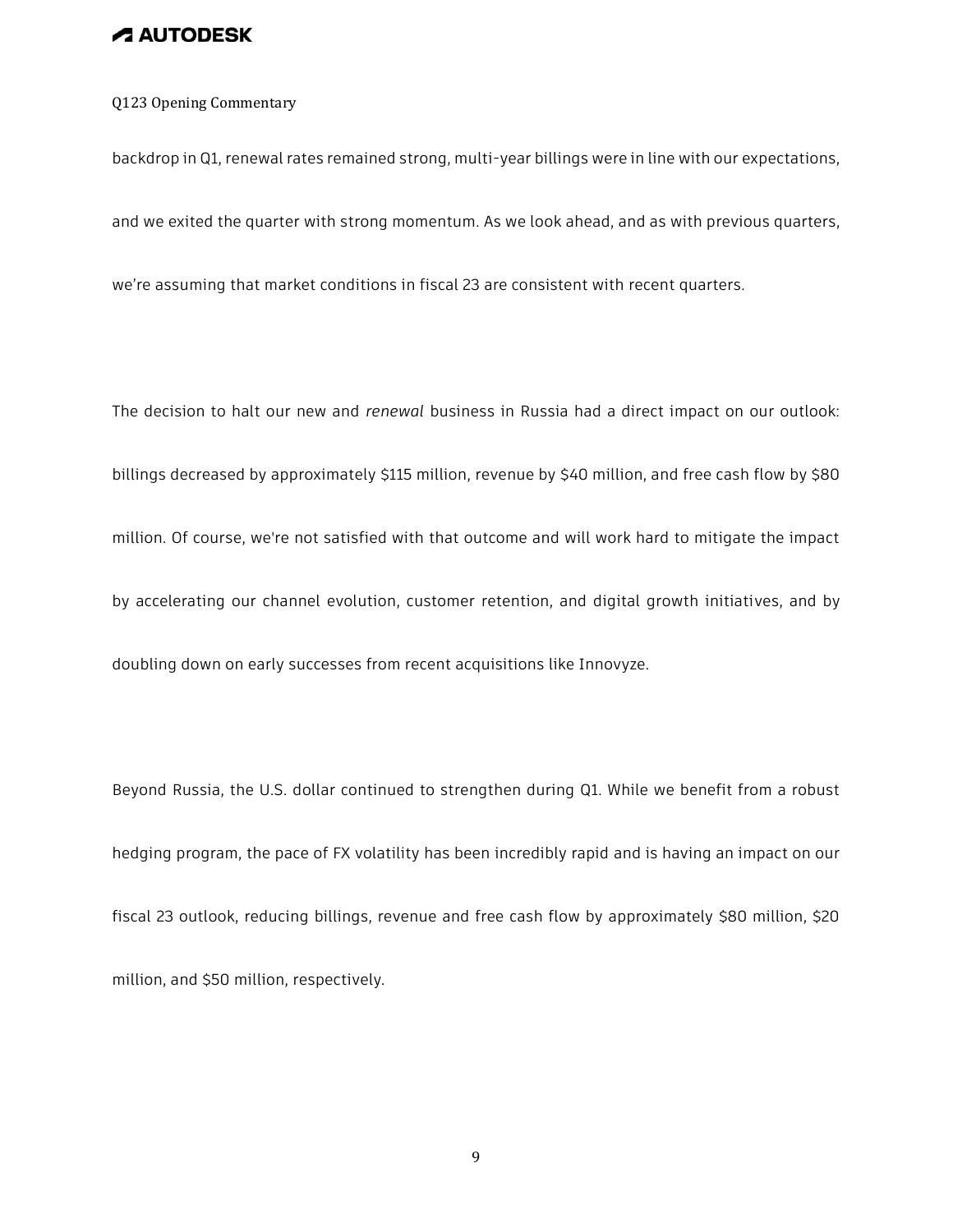Q123 Opening Commentary

Bringing these factors together, we expect fiscal 23 revenue to be between \$4.96 and \$5.06 billion.

We expect non-GAAP operating margin to increase 400 basis points year over year to approximately

36 percent, reflecting one point of impact from removing Russia from our forecasts. We expect free

cash flow to be between \$2.00 and \$2.08 billion.

The slide deck on our website has more details on modeling assumptions for Q2 and full-year fiscal

23.

The volatile global environment has reinforced the structural growth drivers underpinning our strategy, which give us confidence in our long-term growth potential. We continue to target doubledigit revenue growth, non-GAAP operating margins in the 38 percent to 40 percent range, and double-digit free cash flow growth on a compound annual basis. These metrics are intended to provide a floor to our revenue growth ambitions and a ceiling to our spend growth expectations.

Andrew, back to you.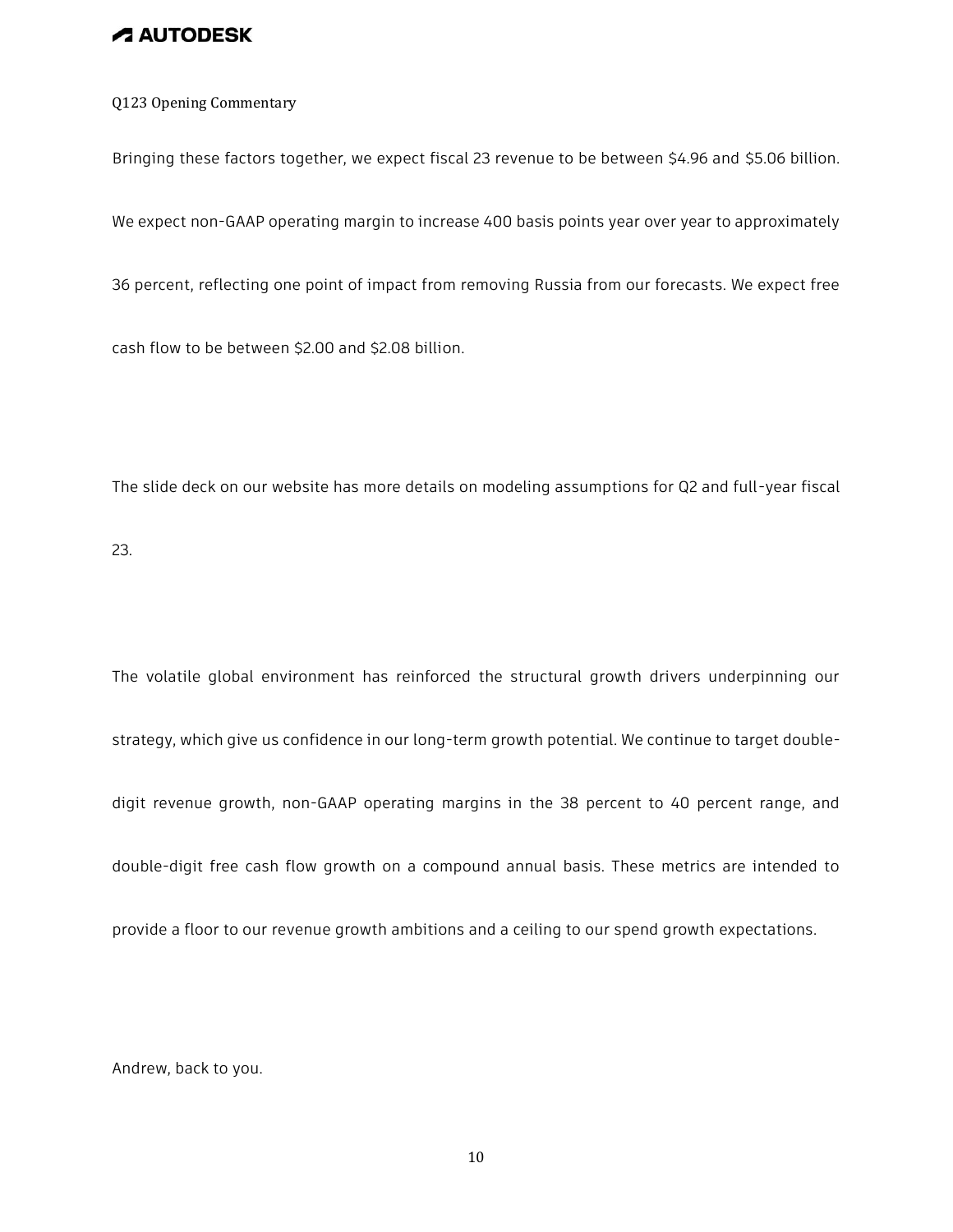Q123 Opening Commentary

**ANDREW ANAGNOST, CEO**

Thank you, Debbie.

Our strategy is to transform the industries we serve with end-to-end, cloud-based solutions that drive efficiency and sustainability for our customers. Our business is scalable and extensible into adjacent verticals: from architecture and engineering, through construction and owners; from product engineering, through product data management and product manufacturing. It is also scalable and extensible between verticals, with industrialized construction, and into new workflows, like XR. By accelerating the convergence of workflows within and between the industries we serve, we are also creating broader and deeper partnerships with existing customers and bringing new customers into our ecosystem.

For example, in AEC, AECOM is the world's most trusted infrastructure consulting firm that delivers professional services throughout the project lifecycle — from planning, design and engineering to program and construction management. With growing investment in infrastructure, customers are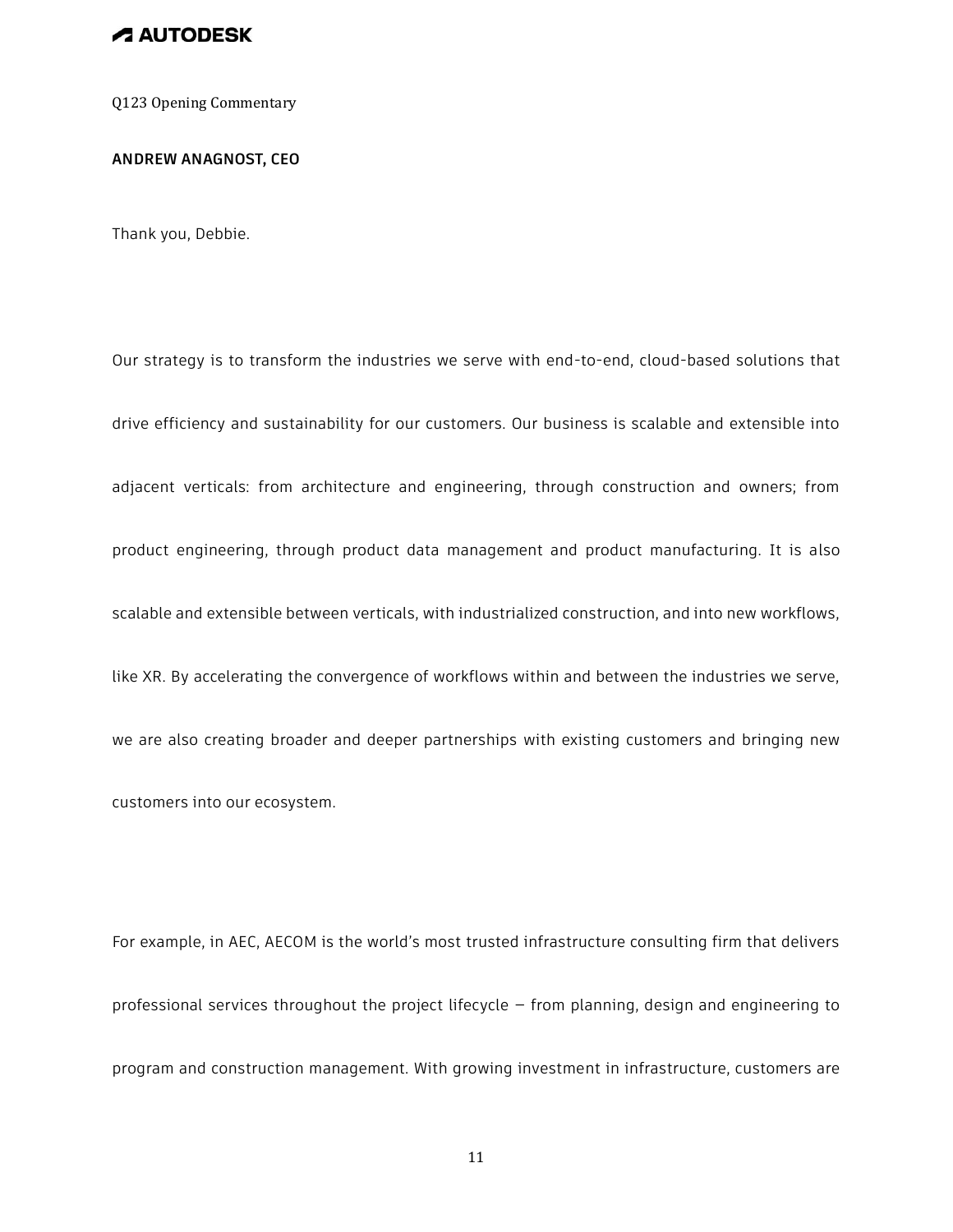### Q123 Opening Commentary

increasingly seeking both efficiency and sustainability to meet ESG goals such as net-zero carbon, resiliency, quality of life, social impact, and safety. This aligns AECOM and its customers closely with Autodesk's values and capabilities. In Q1, AECOM renewed and increased its EBA with Autodesk. The renewal promotes further platform standardization and now extends from design further into build, with the addition of Autodesk Construction Cloud, and from bridges and tunnels to water, with the addition of Innovyze.

Across the globe, our customers are seeking to connect and streamline their workflows. As we enable our partner network to distribute Autodesk Construction Cloud, we serve more of that growing demand.

For example, Bravida, which is based in Sweden, is a leading provider of technical end-to-end consulting, design, installation, and service solutions across the Nordic region focusing on efficiency and sustainability. It is responsible for the installation of fire sprinklers, ventilation, electrics and safety systems in the tunnels of The Stockholm Bypass Project, the largest infrastructure project in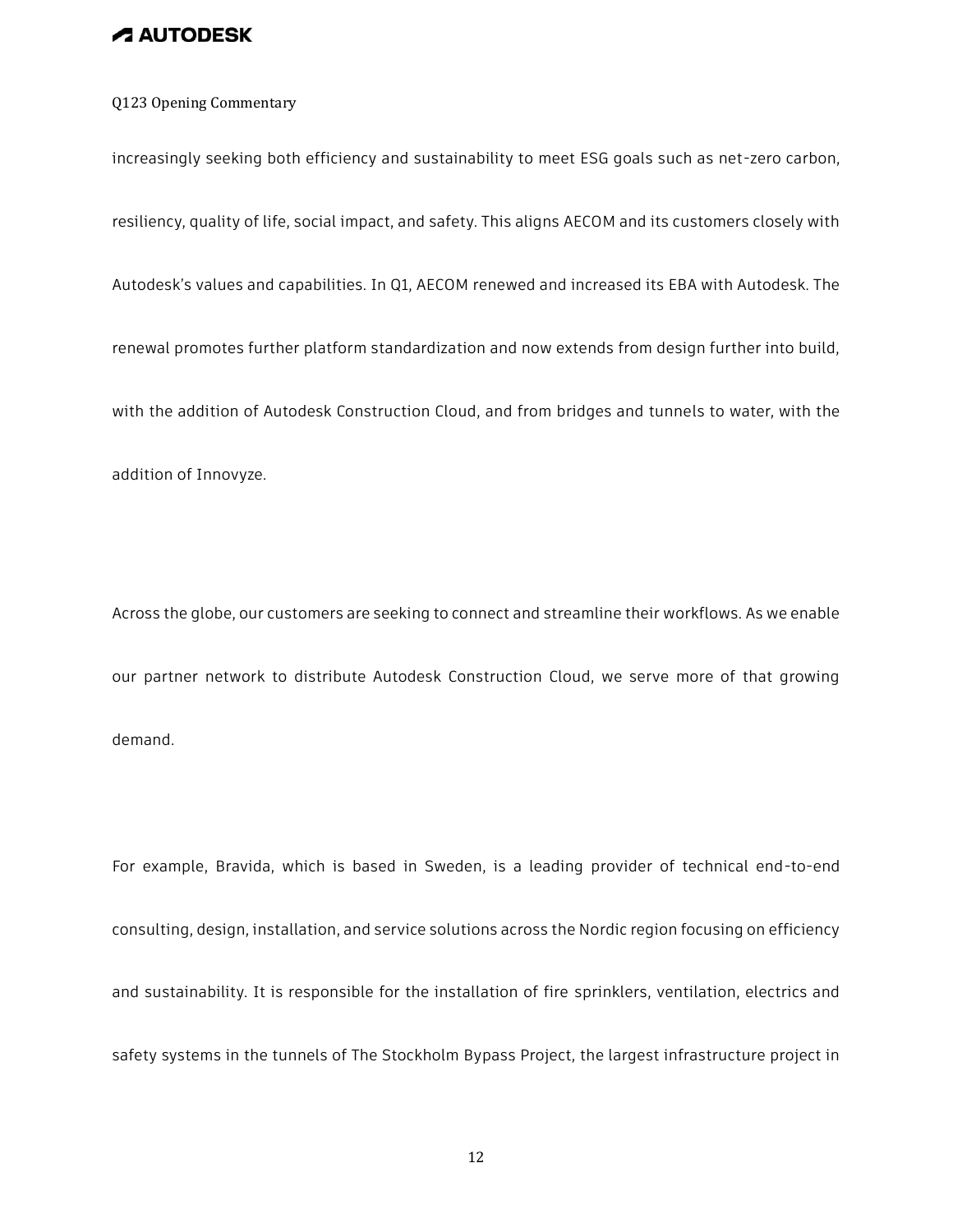### Q123 Opening Commentary

Sweden's history. Having adopted Autodesk's AEC Collections, and realizing 50 percent cost savings and a significant reduction in carbon dioxide using Revit in the design phase of the project, Bravida was looking for a complementary system to seamlessly connect the build phase. Adopting Autodesk Build enables it to connect office and field data and workflows in the cloud; standardize and track projects accurately; and manage procurement and logistics, health and safety, and cost more effectively and efficiently.

With the launch of Autodesk Build, the introduction of an account-based pricing business model, distribution through our channel partners, and giving subcontractors the ability to have their own instance of their data, we are connecting more workflows both within construction and between adjacent workflows in design, preconstruction, and operations and maintenance.

After evaluating various project management solutions for more than a year, Donohoe Construction Company, a top mid-market GC in Washington D.C., chose Autodesk Build to seamlessly connect project, site and cost management workflows. Autodesk's industry leading cost management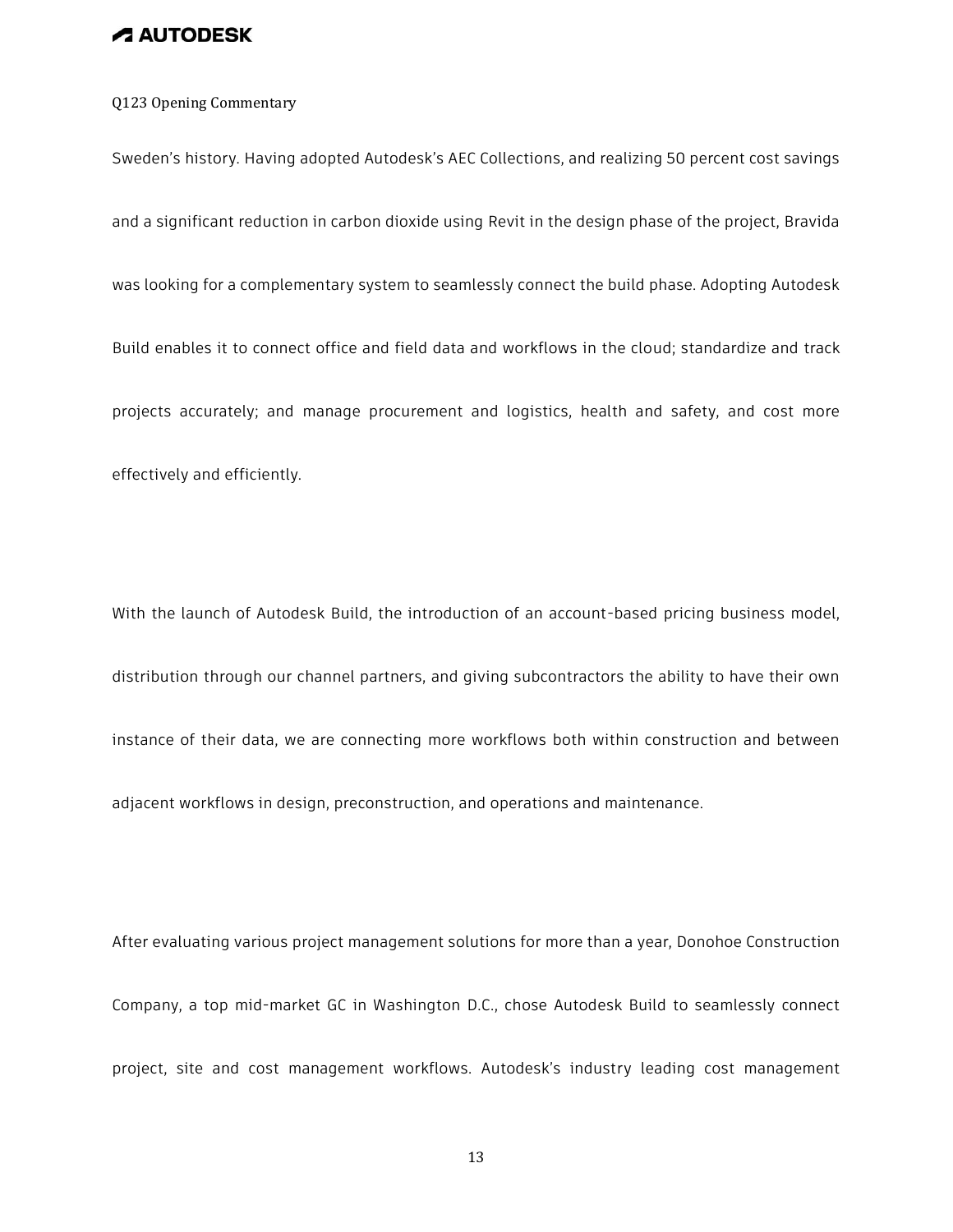### Q123 Opening Commentary

system, which is integrated into, and included with, Autodesk Build, is anticipated to enable Donohoe to control change order management and reporting much more seamlessly with its project and site management workflows. We're excited to partner with Donohoe to build a sustainable future together.

We're investing in Autodesk Construction Cloud to do even more. For example, we launched Bridge to enable subcontractors to have their own instance of their data, a critical factor in improving their business processes. We're also rapidly integrating ProEst so that estimates can be pushed to the cost module in Autodesk Build enabling it to automatically create a budget.

With strong growth from Autodesk Build, and the benefit of recently launched ACC bundles for preconstruction and construction operations, Autodesk Construction Cloud reported its best-ever new business growth quarter, with an increasing proportion of that growth coming from EMEA and APAC, and growing contract size and renewal rates.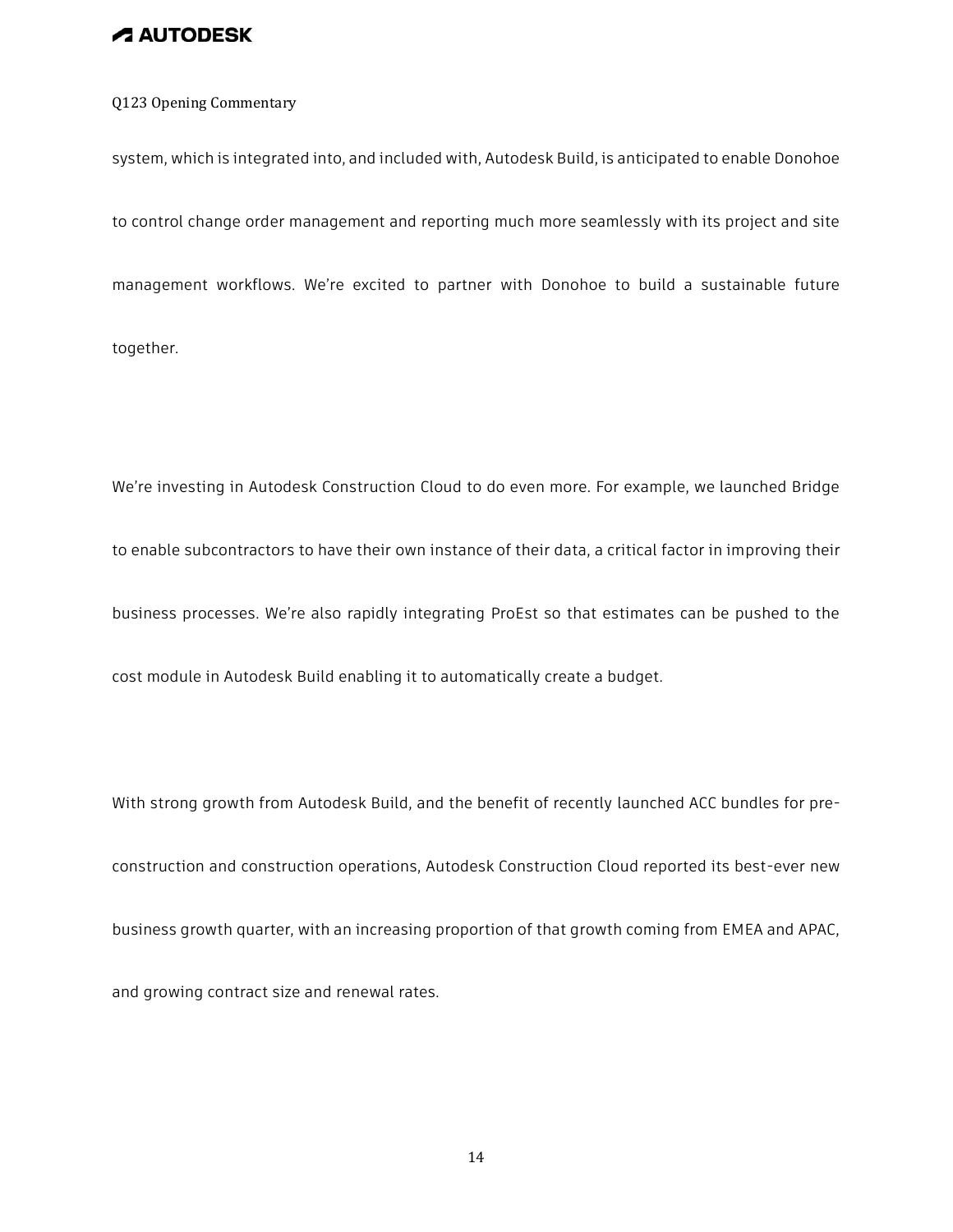#### Q123 Opening Commentary

Turning to manufacturing, we sustained strong momentum in our manufacturing portfolio this quarter as we connected more workflows beyond the design studio, developed more on-ramps to our manufacturing platform, and delivered new powerful tools and functionality through Fusion 360 Extensions.

As we connect and develop new workflows in the cloud and provide more ways for customers to use our products, we have the opportunity to renew engagement with some of our legacy customers. For example, a high-tech manufacturer in Germany which has been using Autodesk's software since 1991, was using Inventor software purchased in 2018. By updating from a perpetual license to a Product Design and Manufacturing Collection subscription in Q1, the team will benefit from significant process and performance improvements which alleviate mechanical engineering bottlenecks and better serve its high-demand periods. Because of its familiarity with Autodesk, the customer enabled these improvements immediately and leveraged its existing IP without migration. We are happy to have them back on our latest and most secure software.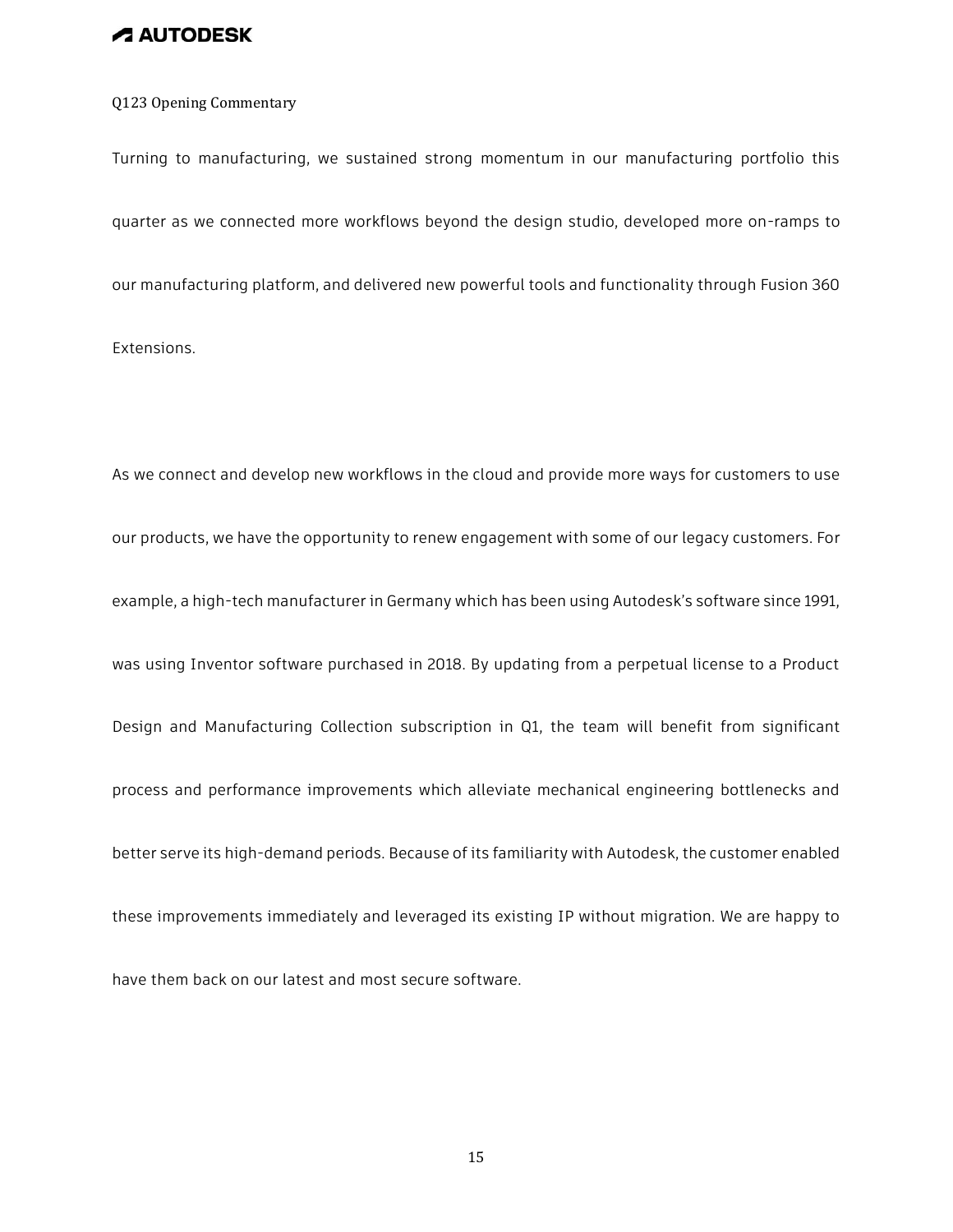#### Q123 Opening Commentary

In automotive, we continue to grow our footprint, beyond the design studio into manufacturing, as automotive OEMs seek to break down work silos and shorten hand-off and design cycles. Enovate Motors, an electric vehicle manufacturer in China, added Product Design and Manufacturing Collections on top of its Alias and VRED subscriptions to achieve a seamless digital workflow across design and manufacturing. Enovate will be able to build higher-quality cars, more efficiently, by connecting workflows in the cloud that enable more collaboration and better data integrity.

Our Fusion 360 platform approach enables customers to seamlessly connect workflows while also delivering powerful tools and functionality to those that need it through extensions. For example, an educational toy manufacturer based in the US started using Fusion 360 about a year ago and quickly recognized the impact working on the cloud would have on its ability to collaborate across sites between Product Design and Product Engineering. In Q1, it was able to seamlessly activate Manage, Nesting, and Product Design Extensions within the Fusion 360 user interface giving access to even more powerful tools and functionality to those that needed it. For example, the Fusion 360 Manage Extension unlocks additional data management functionality to manage design changes at any stage of production with the click of a button using pre-built workflows.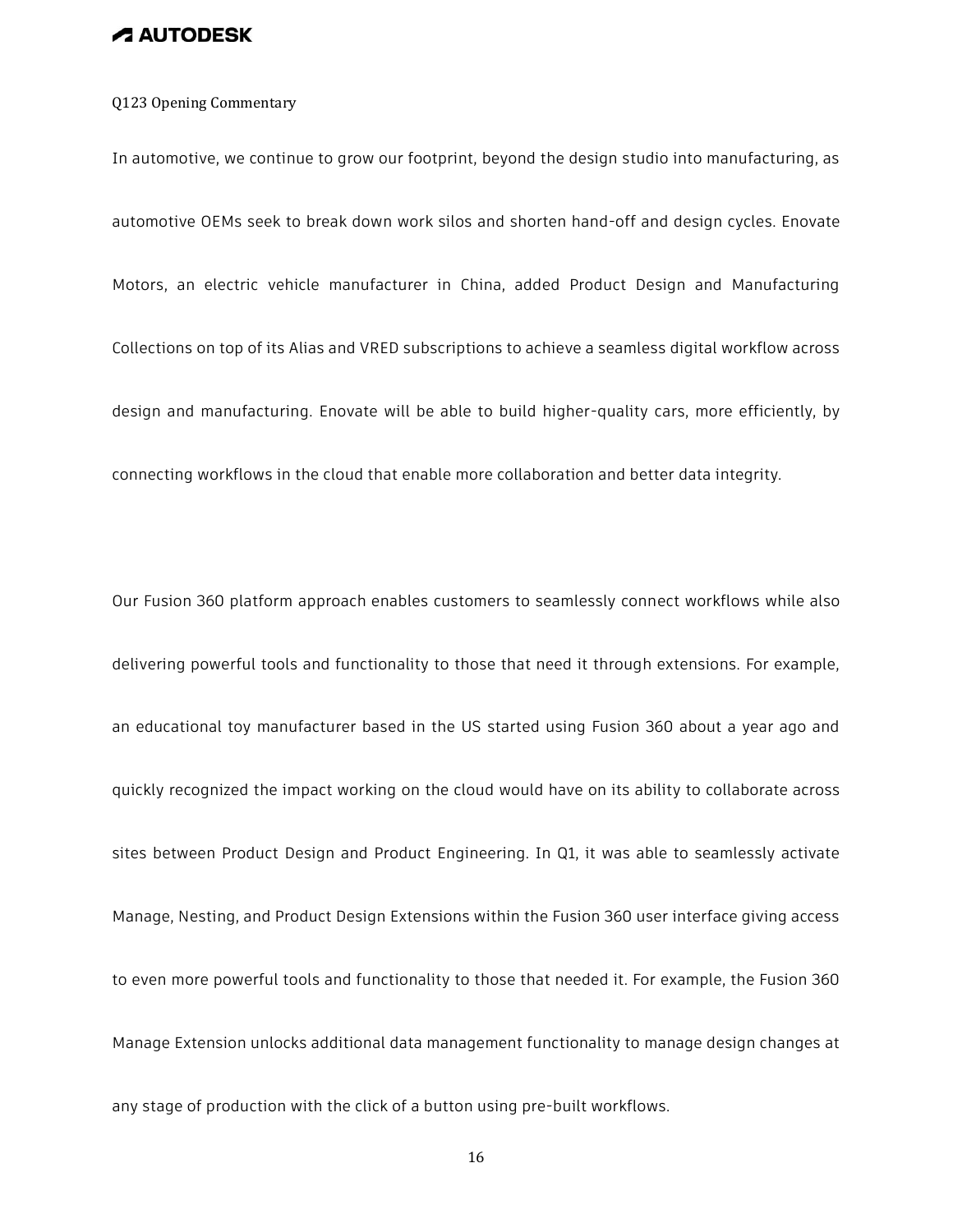Q123 Opening Commentary

Fusion 360's commercial subscribers grew steadily, ending the quarter with 198,000 subscribers with demand for our new extensions, including Machining, Generative Design, and Nesting & Fabrication, continuing to grow at an exceptional pace.

Outside of commercial use, our education partnerships are helping students learn the in-demand skills of the future. For example, Government Tool Room & Training Center, or GTTC, is a premier vocational institute in India with 6,000 students across 28 campuses. In Q1, GTTC adopted Fusion 360 in its tool and die making courses because it was easy for students to learn; spanned the entire course from conceptual design through simulation to fabrication; and gave students hands-on experience with next-generation workflows such as generative design, 3D printing for additive manufacturing, and digital simulation and generation of G-code outputs.

And finally, we continue to bring more users into our ecosystem through business model innovation and license compliance initiatives.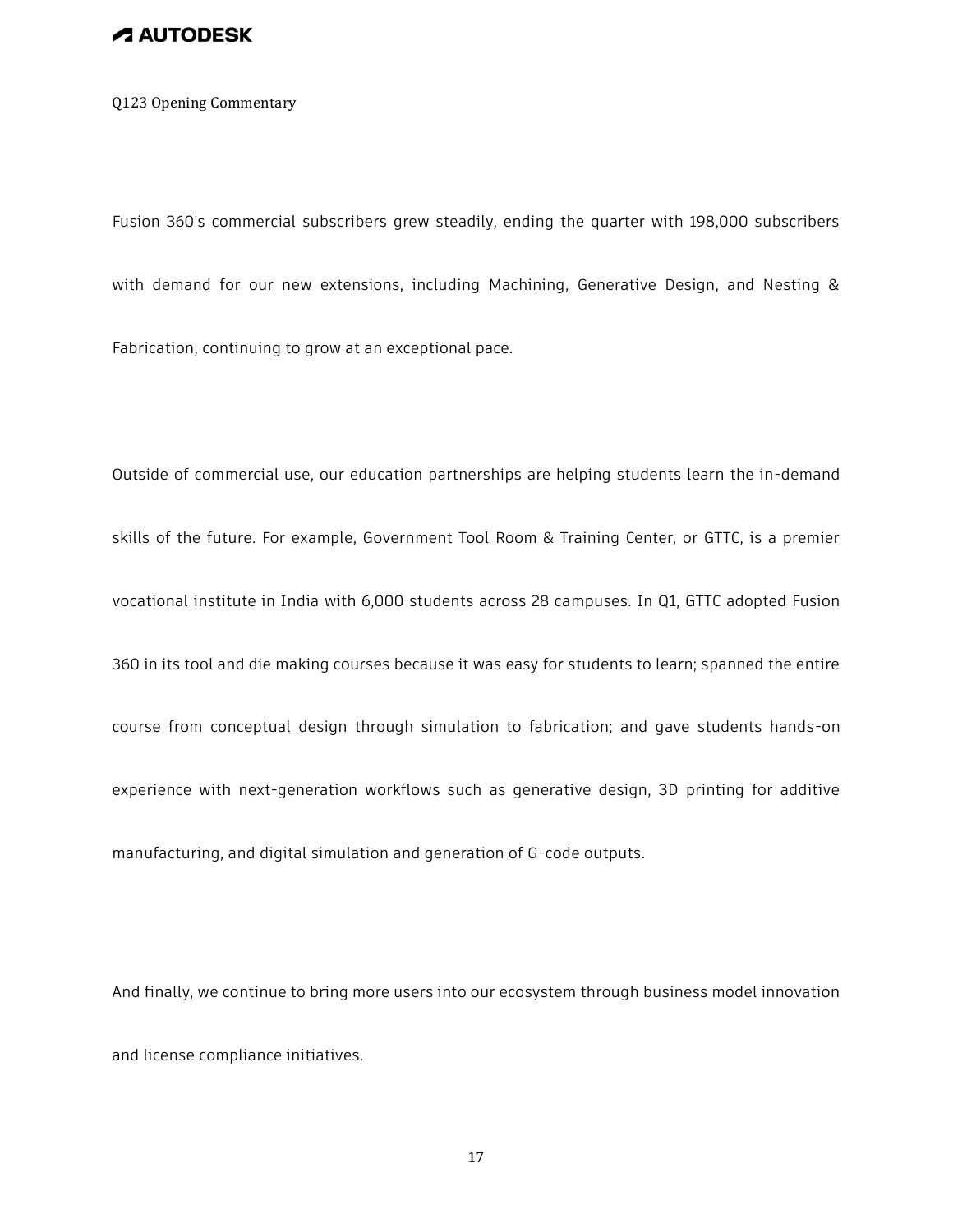#### Q123 Opening Commentary

BESIX is a multidisciplinary firm whose contracts in construction, infrastructure and machine works often have a high level of complexity. To support its standardization effort across all projects and regions, The BESIX Group uses BIM Collaborate Pro and Docs to collaborate on Revit projects in a secure common data environment. For additional security and efficiency, it now leverages our Premium Plan and Flex. By better understanding its usage through the enhanced reporting function within our Premium Plan, it can provide access to occasional users through Flex, while realizing the additional security benefit of single sign on across its global employee base.

We continue to work with our customers to maximize their access to current and secure versions of our software. For example, an international research institution in Europe, which has both students and employees, was mistakenly using education subscriptions for commercial use cases. By partnering with their leadership, we ensured the relevant departments had access to the necessary tools by combining subscriptions to our industry collections with Flex tokens. The collaborative approached resulted in a compliance deal of over one million euros. During the quarter, we closed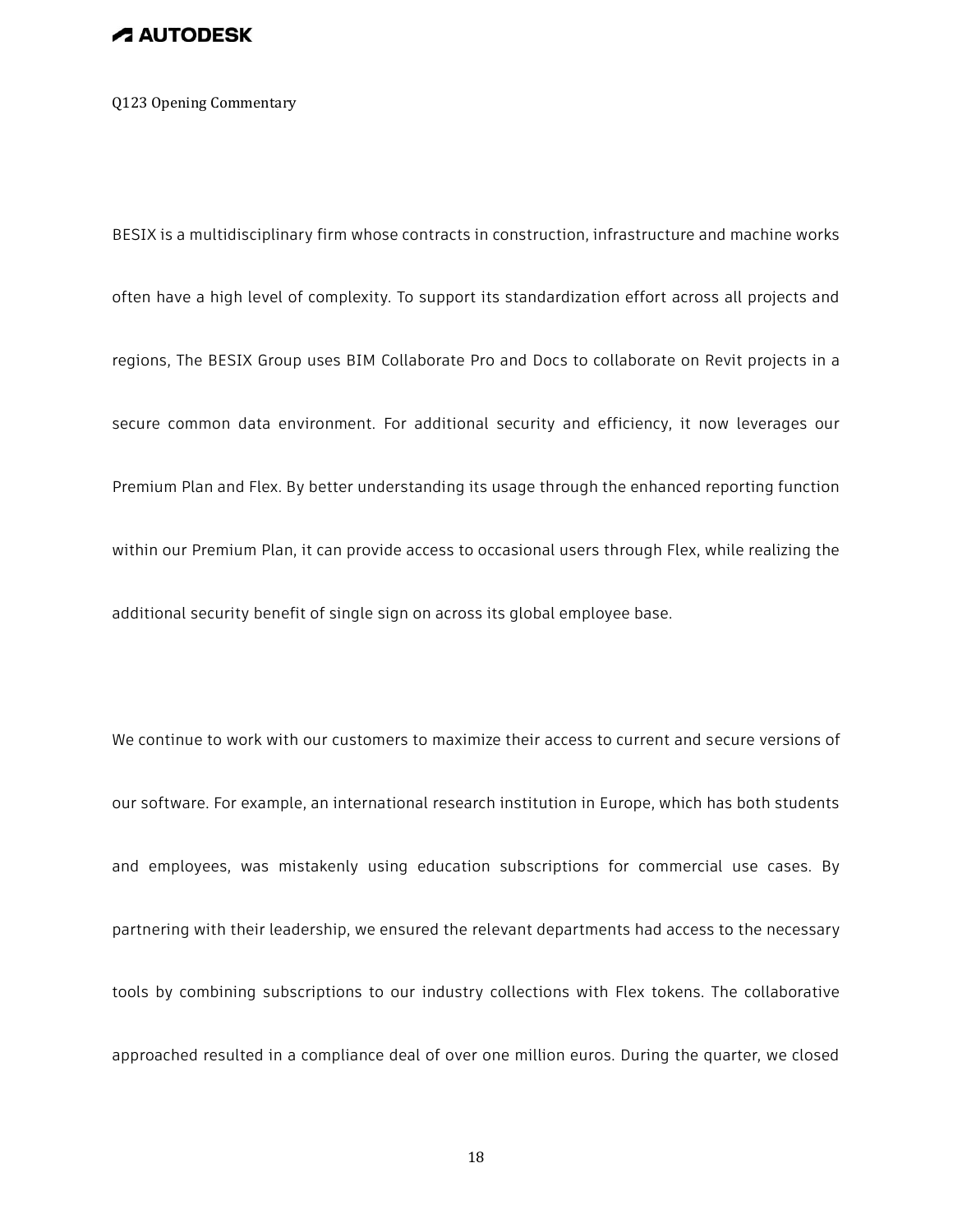#### Q123 Opening Commentary

eight deals over 500,000 dollars with our license compliance initiatives, two of which were over a million dollars.

Let me finish with a story. I recently visited the FUTURES exhibition at the Smithsonian Institution in Washington D.C. I highly recommend visiting if you are in the area this summer before it closes in mid-July. It is the Smithsonian's first building-wide exploration of the future. Autodesk partnered with the Smithsonian to create an interactive experience called Future Communities that brings visitors together to build a sustainable community block using analytics and goal-driven design with Autodesk generative design technology. Guests collaborate both with each other and A.I., adjusting the inputs they deem most important. Each guest takes on a different persona with specific goals and input factors which include social, ecological and economic considerations, ranging from availability of green space and low-carbon transportation to the reach of public services and employment opportunities. The evolving community block is displayed in real time, and the technology showcases the types of trade-offs necessary to achieve various outcomes. The exhibit structure was generatively designed to be strong and lightweight, using sustainable materials and